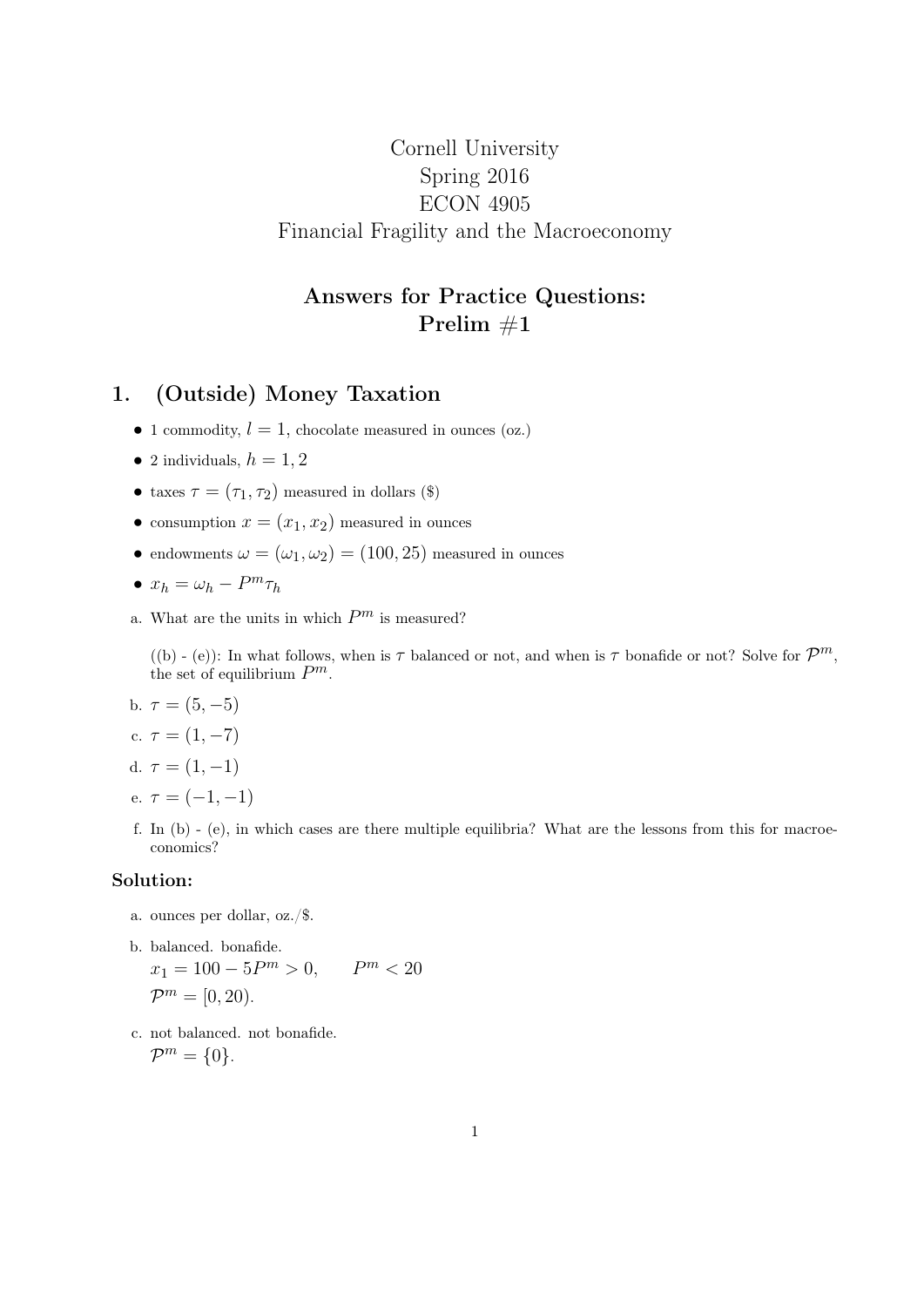d. balanced. bonafide.

$$
x_1 = 100 - P^m > 0, \qquad P^m < 100
$$
  

$$
\mathcal{P}^m = [0, 100).
$$

- e. not balanced. not bonafide.  $\mathcal{P}^m = \{0\}.$
- f. The price level is indeterminate in each of the balanced/bonafide cases: (b), (d), and (e). This emphasizes — particularly in money-finance economies — that the allocation of resources depends  $as$ much on beliefs as opposed to being determined solely by fundamentals (preferences and endowments).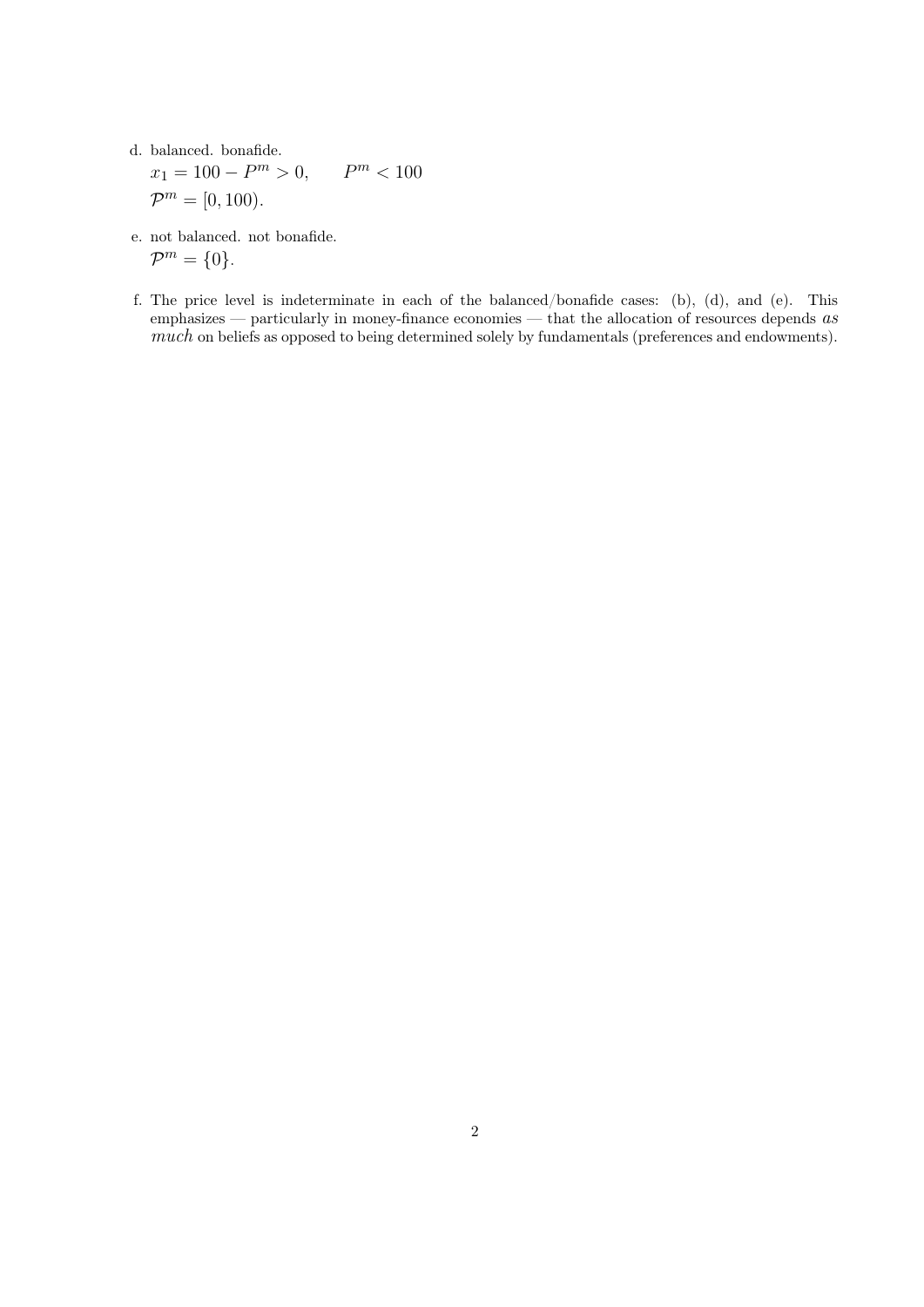# 2. Outside Money: 2 Currency Taxation

Same set-up as in (1.), but now 2 currencies: euro  $(\epsilon)$  and pound sterling  $(\mathcal{L})$ . In each of the following solve for the exchange rate  $e$ . Give the units of  $e$ .

a.  $\tau^{\epsilon} = (-1, -1), \tau^{\pounds} = (1, 1)$ b.  $\tau^{\epsilon} = (1, -1), \tau^{\pounds} = (-5, 5)$ c.  $\tau^{\epsilon} = (2, 1), \tau^{\mathcal{L}} = (1, -5)$ 

### Solution:

a.

$$
\sum_{h} \tau_{h}^{\epsilon} = -2\epsilon, \sum_{h} \tau_{h}^{L} = 2\mathcal{L}
$$
  
\n
$$
-2P^{m\epsilon} + 2P^{m\epsilon} = 0
$$
  
\n
$$
P^{m\epsilon} : \frac{\epsilon}{\epsilon_{\text{hoc}}}, P^{m\epsilon} : \frac{\mathcal{L}}{\epsilon_{\text{hoc}}}, \text{ units}
$$
  
\n
$$
\frac{P^{m\epsilon}}{P^{m\epsilon}} = 1 = \frac{P^{m\epsilon}}{P^{m\epsilon}}, \text{ exchange rates}
$$
  
\n
$$
\frac{\frac{\epsilon}{\epsilon_{\text{hoc}}}}{\frac{\mathcal{L}}{\epsilon_{\text{hoc}}}} = \frac{\epsilon}{\mathcal{L}}, \frac{\frac{\mathcal{L}}{\epsilon_{\text{doc}}}}{\frac{\epsilon}{\epsilon_{\text{doc}}}} = \frac{\mathcal{L}}{\epsilon}
$$
  
\n
$$
1 \text{ euro} = 1 \text{ pound sterling}
$$
  
\n
$$
e = 1
$$

b.

 $\sum$ h  $\tau_h^{\displaystyle \epsilon} = 0, \;\;\sum$ h  $\tau_h^{\mathcal{L}}=0$  $0P^{m\infty} + 0P^{m\pounds} = 0$ e is indeterminate

c.

$$
\sum_{h} \tau_{h}^{\epsilon} = 3\epsilon, \quad \sum_{h} \tau_{h}^{\ell} = -4\ell
$$
  
\n
$$
3P^{m\epsilon} - 4P^{m\ell} = 0
$$
  
\n
$$
3P^{m\epsilon} = 4P^{m\ell}
$$
  
\n
$$
\frac{P^{m\epsilon}}{P^{m\ell}} = \frac{4}{3}
$$
  
\n
$$
\frac{P^{\epsilon}}{P^{\ell}} = e = \frac{4}{3}
$$
  
\n1 pound sterling =  $\frac{4}{3}$  euro  
\n $e = 1$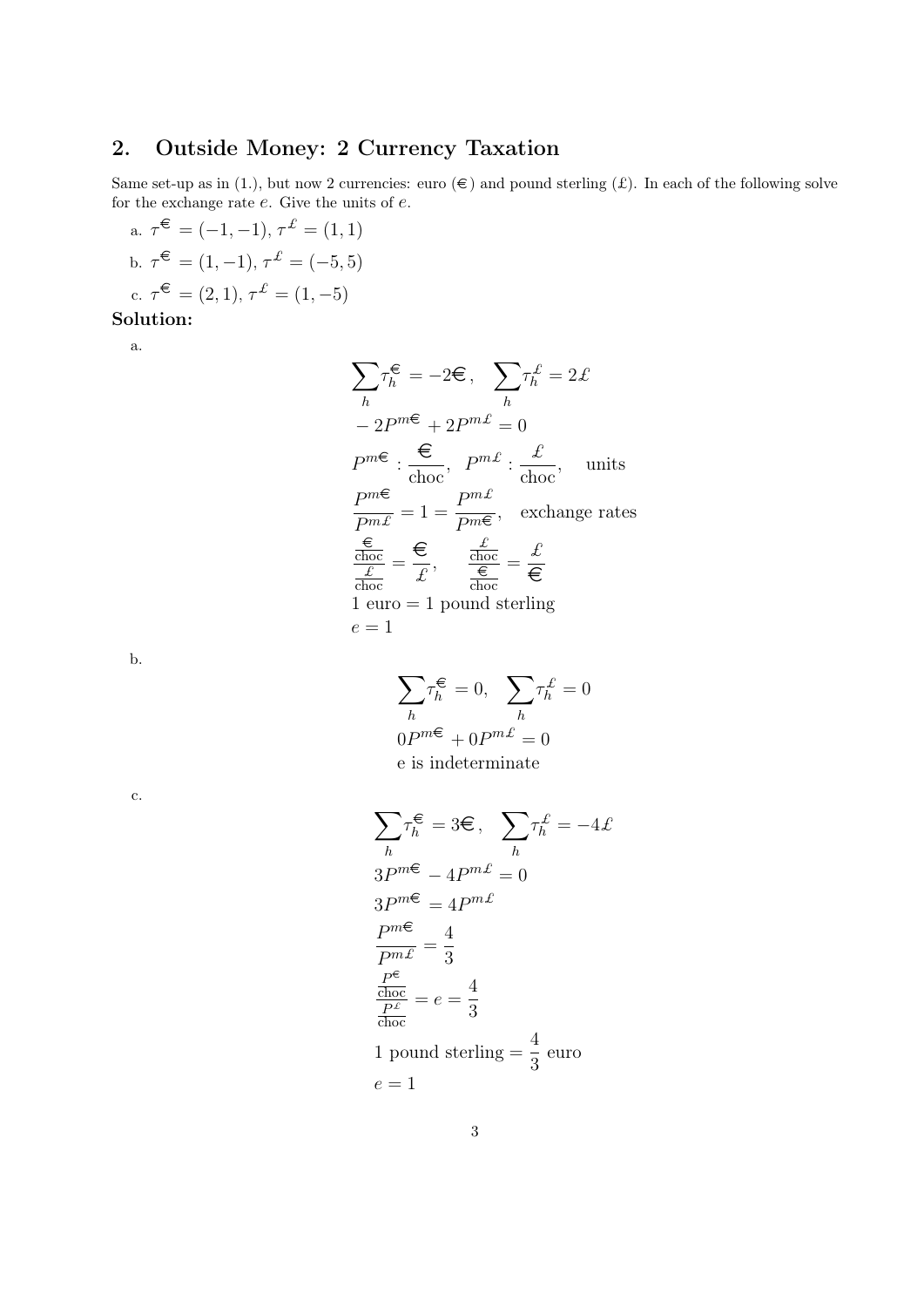### 3. Inside Money: Money Market

- a.  $l = 1, t = 1, 2, h = 1, 2$
- b.  $u_h(x_h^1)$  $h_1^1, x_h^2$  =  $\log x_h^1 + \log x_h^2$ h

c. 
$$
\omega_1 = (\omega_1^1, \omega_1^2) = (2, 8)
$$

d. 
$$
\omega_2 = (\omega_2^1, \omega_2^2) = (8, 2)
$$

- a. What is the equilibrium allocation  $x = ((x_1^1, x_1^2), (x_2^1, x_2^2))$  when the money market is closed?
- b. What is the Pareto optimal allocation x? Hint: you need not calculate, but you can do this for confirmation.
- c. Show that the allocation x in part b is also the competitive equilibrium allocation when the money market is open. Hint: You might use the relationship between the money market equilibrium and the futures market equilibrium.

#### Solution:

a.

$$
x = ((2, 8), (8, 2)) = (\omega_1, \omega_2)
$$

because when  $P^m = 0$  there is no intertemporal trade (no borrowing, no lending). Autarky.

b. There are many PO allocations. One is  $x_1 = (5, 5) = x_2$  because it maximizes equal-weighted welfare  $u_1 + u_2$  subject to  $\omega_1 + \omega_2 = (10, 10)$ .

PO allocations are found by maximizing

$$
\log(x) + \log(y) + \lambda \left[ \log(10 - x) + \log(10 - y) \right]
$$

subject to  $(0,0) \leq (x, y) \leq (10, 10)$  where  $\lambda \geq 0$  is the relative weight on Mr. 2.

Differentiating wrt  $x$  and  $y$  and setting to zero yields

$$
\frac{1}{x} = \frac{\lambda}{10 - x}, \quad \frac{1}{y} = \frac{\lambda}{10 - y}.
$$

So we have

$$
\frac{10-x}{x} = \lambda = \frac{10-y}{y}.
$$

```
If \lambda = 1, (x, y) = (5, 5).
If \lambda = 0, (x, y) = (10, 10).
If \lambda = \infty, (x, y) = (0, 0).
x = y for all \lambda.
```